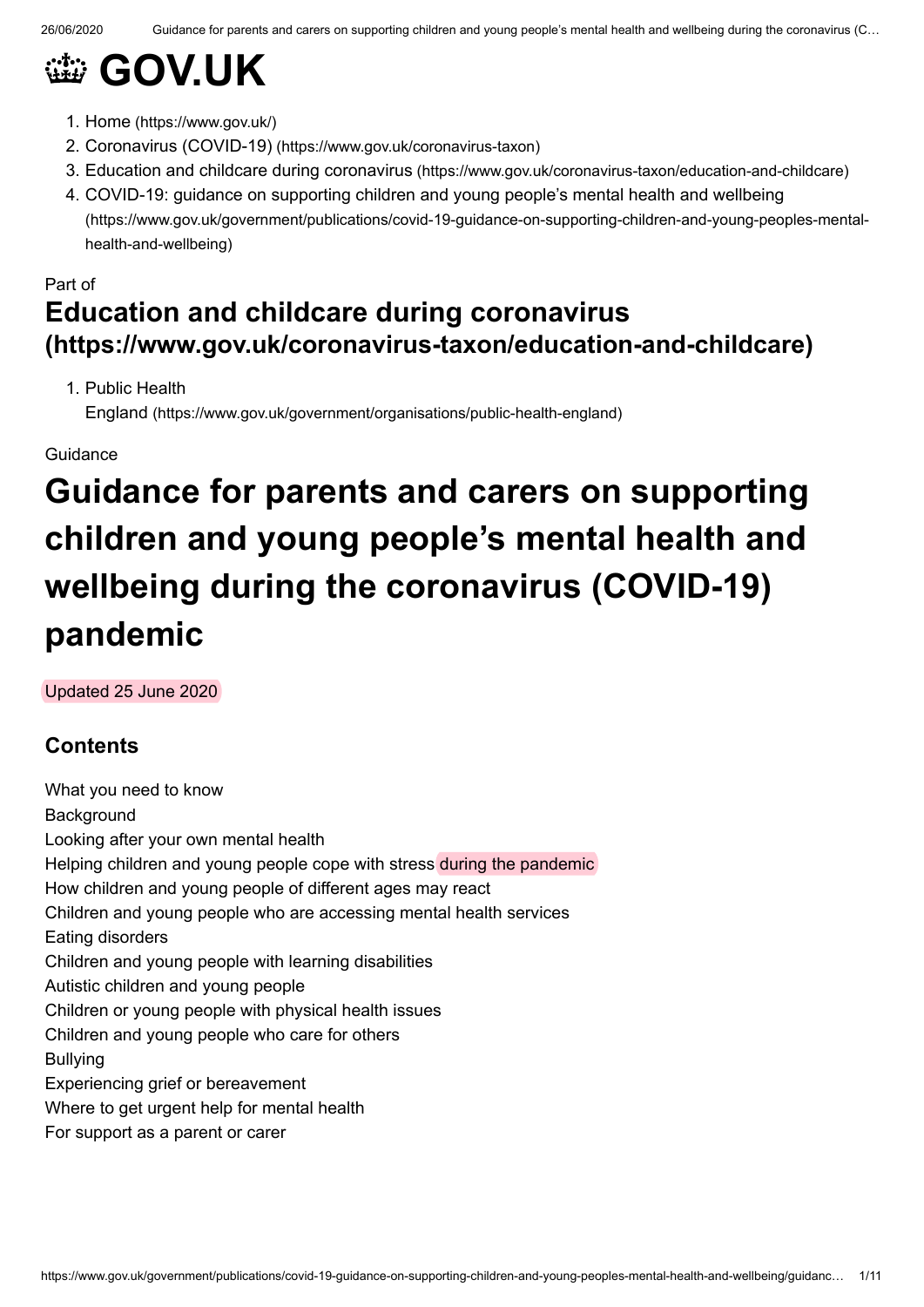

#### © Crown copyright 2020

This publication is licensed under the terms of the Open Government Licence v3.0 except where otherwise stated. To view this licence, visit [nationalarchives.gov.uk/doc/open-government-licence/version/3](https://www.nationalarchives.gov.uk/doc/open-government-licence/version/3) (https://www.nationalarchives.gov.uk/doc/open-government-licence/version/3) or write to the Information Policy Team, The National Archives, Kew, London TW9 4DU, or email: [psi@nationalarchives.gsi.gov.uk.](mailto:psi@nationalarchives.gsi.gov.uk)

Where we have identified any third party copyright information you will need to obtain permission from the copyright holders concerned.

This publication is available at https://www.gov.uk/government/publications/covid-19-guidance-on-supportingchildren-and-young-peoples-mental-health-and-wellbeing/guidance-for-parents-and-carers-on-supportingchildren-and-young-peoples-mental-health-and-wellbeing-during-the-coronavirus-covid-19-outbreak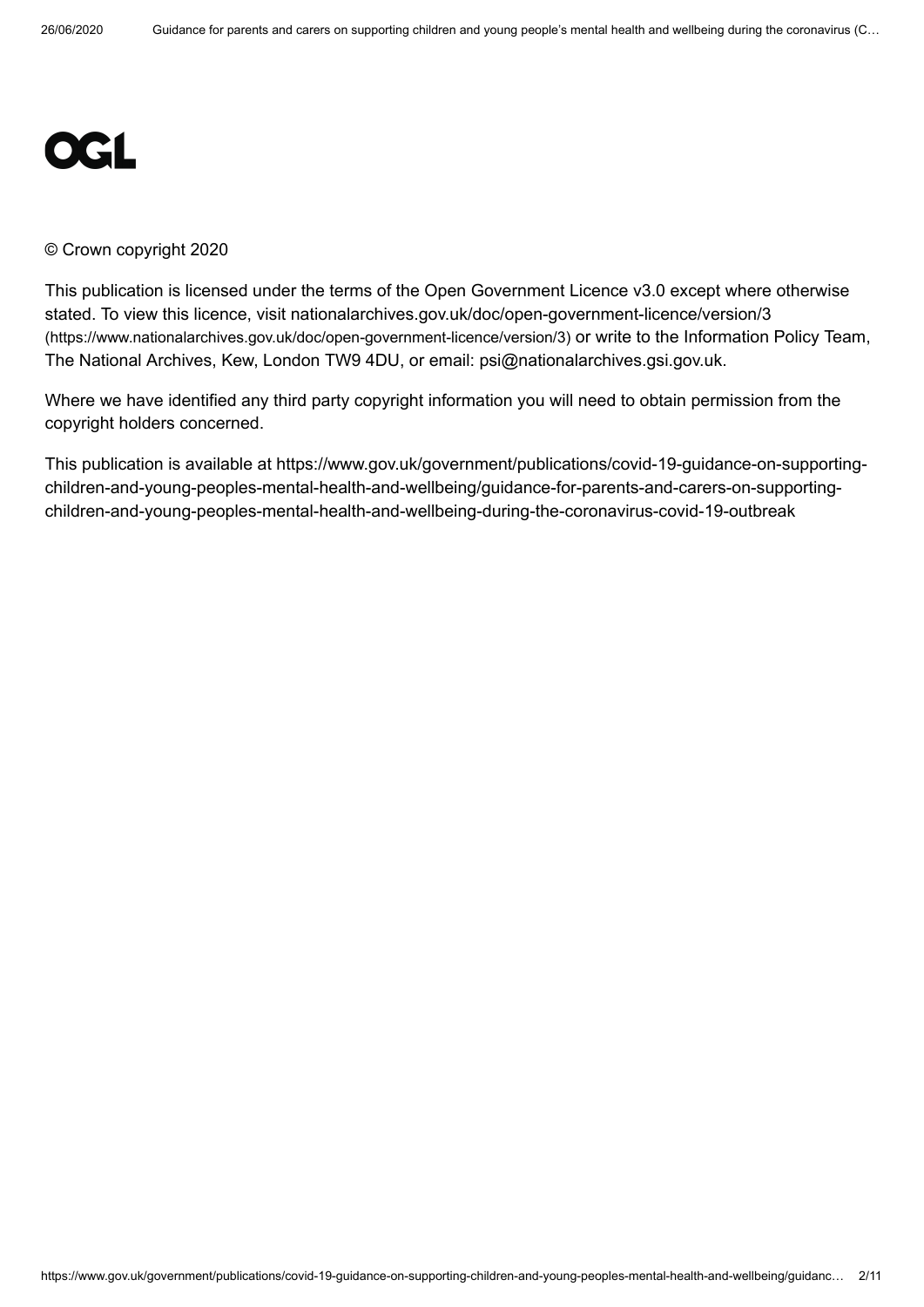## **What you need to know**

The coronavirus (COVID-19) pandemic is going to affect daily life, as the government and the NHS take necessary steps to manage the pandemic, reduce transmission and treat those who need medical attention.

Regardless of their age, this may be a difficult time for children and young people. Some may react immediately, while others may show signs of difficulty later on.

How a child or young person reacts can vary according to their age, how they understand information and communicate, their previous experiences, and how they typically cope with stress. Adverse reactions may include worrying about their health or that of family and friends, fear, avoidance, problems sleeping or physical symptoms such as stomach ache.

During this time, it's important that you support and take care of your family's mental health – there are lots of things you can do, and additional support is available if you need it.

## **Background**

<span id="page-2-0"></span>This advice is to help adults with caring responsibilities look after the mental health and wellbeing of children and young people, including those with additional needs and disabilities, during the coronavirus (COVID-19) pandemic.<sup>[1](#page-9-0)</sup>

For wider information on how to protect yourself and others, see the guidance on this page [\(https://www.gov.uk/coronavirus\)](https://www.gov.uk/coronavirus).

This guidance will be updated in line with the changing situation.

## **Looking after your own mental health**

As well as thinking about the children or young people in your care, it is important to take care of your own mental health and wellbeing. Children and young people react, in part, to what they see from the adults around them. When parents and carers deal with a situation calmly and confidently, they can provide the best support for their children and young people. Parents and carers can be more supportive to others around them, especially children, when they are better prepared.

See guidance on how to look after your mental health and wellbeing

[\(https://www.gov.uk/government/publications/covid-19-guidance-for-the-public-on-mental-health-and-wellbeing/guidance](https://www.gov.uk/government/publications/covid-19-guidance-for-the-public-on-mental-health-and-wellbeing/guidance-for-the-public-on-the-mental-health-and-wellbeing-aspects-of-coronavirus-covid-19)for-the-public-on-the-mental-health-and-wellbeing-aspects-of-coronavirus-covid-19) during the coronavirus (COVID-19) pandemic or visit Every Mind Matters [\(https://www.nhs.uk/oneyou/every-mind-matters/\)](https://www.nhs.uk/oneyou/every-mind-matters/) for clear advice and actions to take care of your mental health and wellbeing

## **Helping children and young people cope with stress during the pandemic**

There are some key actions you can consider to support your child or young person's mental health and wellbeing during the pandemic, including:

**Listening to and acknowledging their concerns.** Children and young people may respond to stress in different ways. Signs may be emotional (for example, they may be upset, distressed, anxious, angry or agitated), behavioural (for example, they may become more clingy or more withdrawn, or they may wet the bed), or physical (for example, they may experience stomach aches).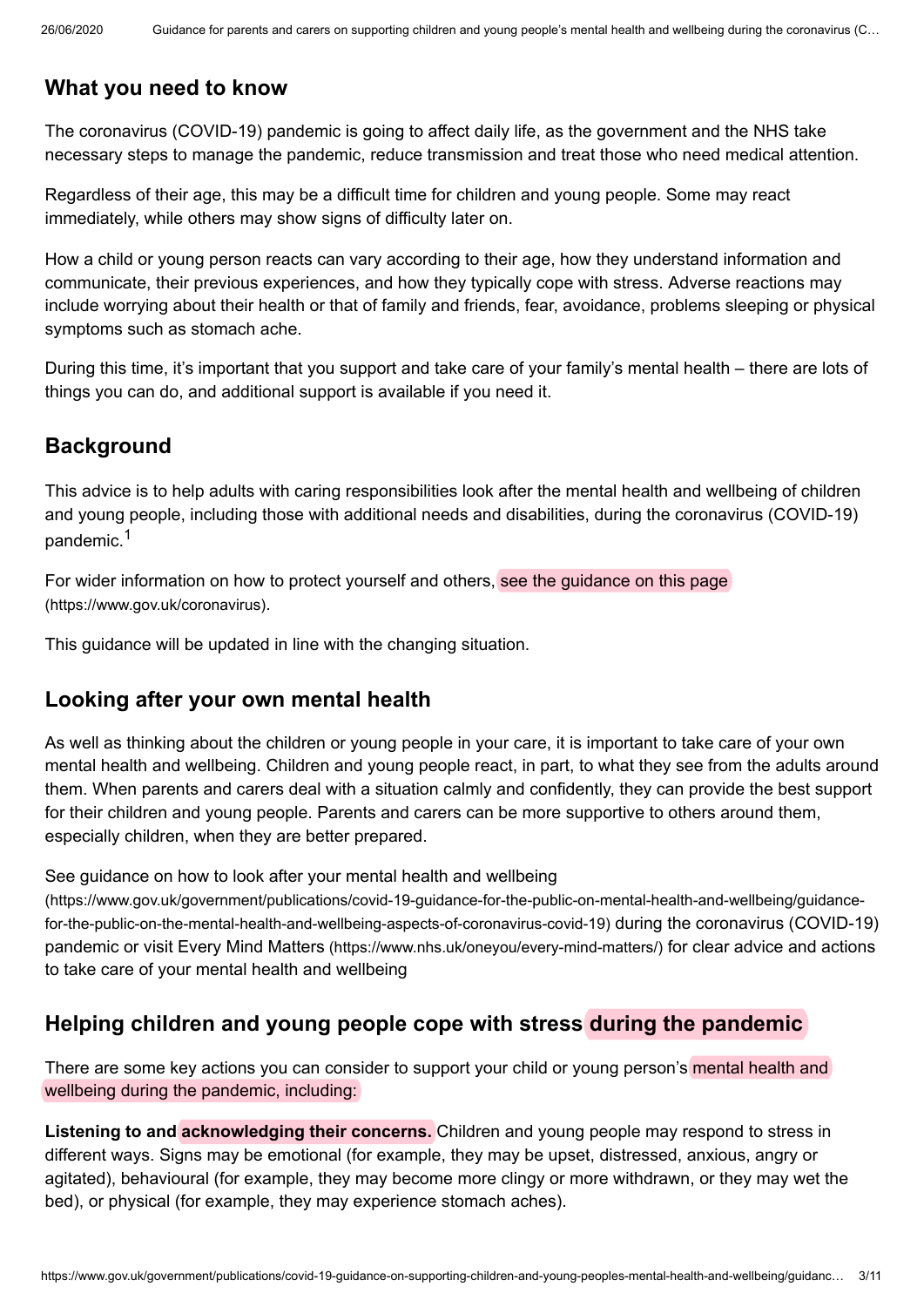26/06/2020 Guidance for parents and carers on supporting children and young people's mental health and wellbeing during the coronavirus (C…

Look out for any changes in their behaviour. Children and young people may feel less anxious if they are able to express and communicate their feelings in a safe and supportive environment. Children and young people who communicate differently to their peers may rely on you to interpret their feelings. Listen to them, acknowledge their concerns and give them extra love and attention if they need it.

MindEd for families [\(https://mindedforfamilies.org.uk/\)](https://mindedforfamilies.org.uk/) is a free online educational resource on children and young people's mental health for all adults, which can support parents and carers through these exceptional circumstances.

**Providing clear information about the situation.** Children and young people want to feel assured that their parents and carers can keep them safe. One of the best ways to achieve this is by talking openly about what is happening and providing honest answers to any questions they have, using words and explanations that they can understand. Explain what is being done to keep them and their loved ones safe, including any actions they can take to help, such as washing their hands more often than usual.

There are resources available to help you do this, including the Children's Commissioner's Children's Guide to Coronavirus [\(https://www.childrenscommissioner.gov.uk/wp-content/uploads/2020/03/cco-childrens-guide-to](https://www.childrenscommissioner.gov.uk/wp-content/uploads/2020/03/cco-childrens-guide-to-coronavirus.pdf)coronavirus.pdf), or the Inter-Agency Standing Committee (IASC) have produced a storybook developed by and for children around the world affected by coronavirus (COVID-19) (https://interagencystandingcommittee.org/system/files/2020- [04/My%20Hero%20is%20You%2C%20Storybook%20for%20Children%20on%20COVID-19.pdf\)](https://interagencystandingcommittee.org/system/files/2020-04/My%20Hero%20is%20You%2C%20Storybook%20for%20Children%20on%20COVID-19.pdf).

Make sure you use reliable sources of information such as GOV.UK (https://www.gov.uk/government/topical[events/coronavirus-covid-19-uk-government-response\)](https://www.gov.uk/government/topical-events/coronavirus-covid-19-uk-government-response) or the NHS website (https://www.nhs.uk/conditions/coronaviruscovid-19/) – there is a lot of misleading information from other sources that can create stress for you and your family. It will not always be possible to provide answers to all the questions that children and young people may ask, or to address all their concerns, so focus on listening and acknowledging their feelings to help them feel supported.

**Being aware of your own reactions.** Remember that children and young people often take their emotional cues from the important adults in their lives, so how you respond to the situation is very important. It is important to manage your own emotions and remain calm, speak kindly to them, and answer any questions they have honestly.

For further information on how to look after your own mental wellbeing during the pandemic, see the guidance on how to look after your own mental health and wellbeing (https://www.gov.uk/government/publications/covid-19 [guidance-for-the-public-on-mental-health-and-wellbeing\)](https://www.gov.uk/government/publications/covid-19-guidance-for-the-public-on-mental-health-and-wellbeing) or visit Every Mind Matters (https://www.nhs.uk/oneyou/everymind-matters/).

**Connecting regularly.** If it is necessary for you and your children to be in different locations to normal, make sure you still have regular and frequent contact via the phone or video calls with them. Try to help your child understand what arrangements are being made for them and why in simple terms.

**Support safe ways for children and young people to connect with their friends.** They can meet outdoors (in private gardens or other private outdoor spaces) in groups of up to 6 provided they keep 2 metres (3 steps) apart from people outside of their household. Where this isn't possible they can also connect online or via phone or video calls. For more advice on helping your children stay safe online, see this guidance on staying safe online during the coronavirus (COVID-19) pandemic [\(https://www.gov.uk/guidance/covid-19-staying-safe](https://www.gov.uk/guidance/covid-19-staying-safe-online#parents)online#parents).

**Creating a new routine.** Life is changing for all of us for a while. Routine gives children and young people an increased feeling of safety in the context of uncertainty, so think about how to develop a new routine, especially if they are not at school: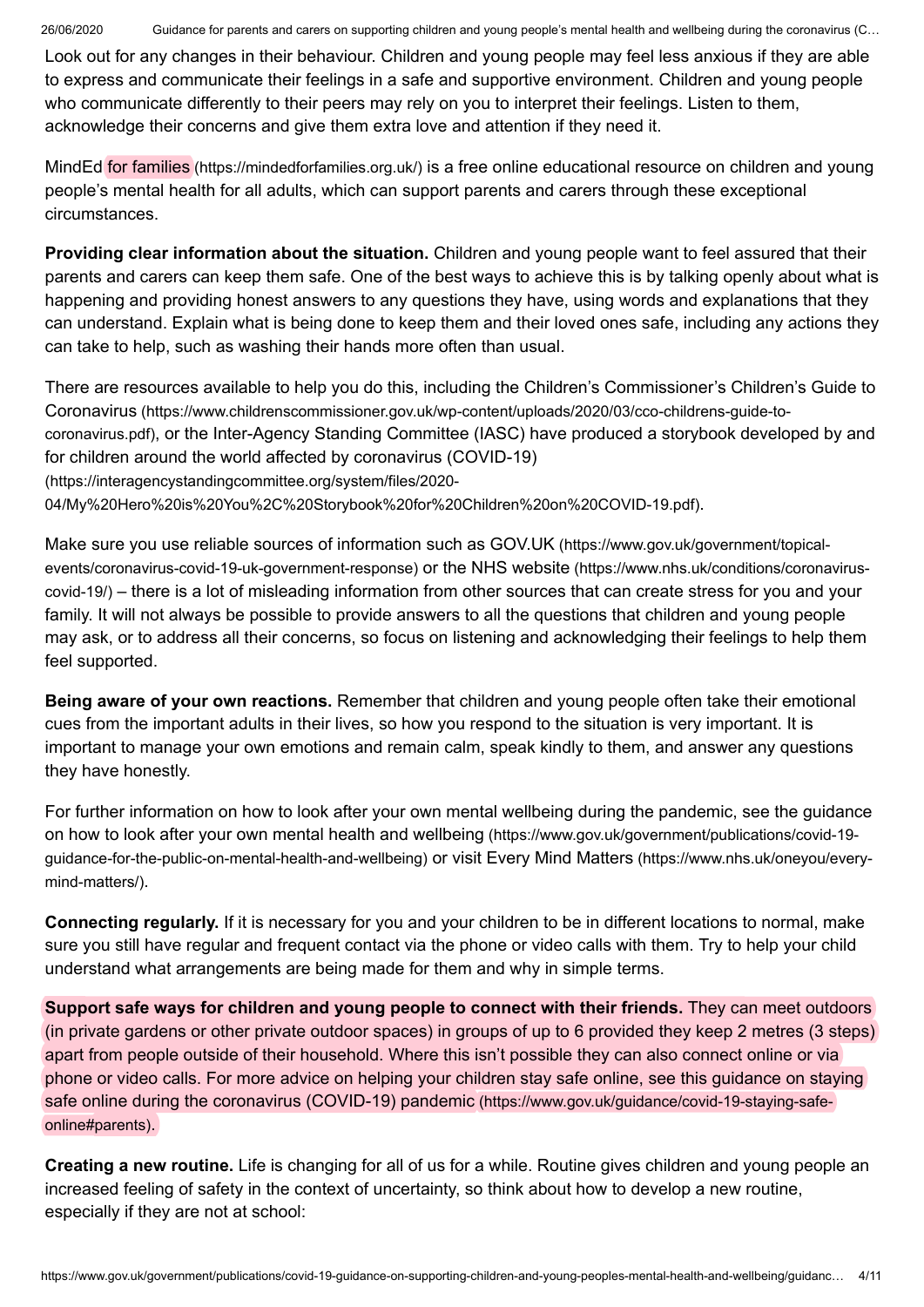- make a plan for the day or week that includes time for learning, playing and relaxing
- schools have started to welcome back more children, but if they have to stay home from school, ask teachers what you can do to support continued learning at home. The Department for Education has published a list of recommended online educational resources for home schooling [\(https://www.gov.uk/government/publications/coronavirus-covid-19-online-education-resources/coronavirus-covid-19](https://www.gov.uk/government/publications/coronavirus-covid-19-online-education-resources/coronavirus-covid-19-list-of-online-education-resources-for-home-education) list-of-online-education-resources-for-home-education)
- encourage maintaining a balance between being online and offline and discover new ideas for activities to do from home if needed. The Children's Commissioner guide [\(https://www.childrenscommissioner.gov.uk/wp-content/uploads/2020/03/cco-childrens-guide-to-coronavirus.pdf\)](https://www.childrenscommissioner.gov.uk/wp-content/uploads/2020/03/cco-childrens-guide-to-coronavirus.pdf) signposts to some ideas to help fight boredom
- children and young people ideally need to be active for 60 minutes a day, which can be more difficult when spending longer periods of time indoors. Plan time outside if you can do so safely or see Change4Life [\(https://www.nhs.uk/change4life\)](https://www.nhs.uk/change4life) for ideas for indoor games and activities
- don't forget that sleep is important for mental and physical health, so try to keep to existing bedtime routines
- it may be tempting to give children and young people treats such as sweets or chocolate but this is not good for their health, especially as they may not be as physically active as normal. See Change4Life [\(https://www.nhs.uk/change4life\)](https://www.nhs.uk/change4life) for ideas for healthy treats
- children under 18 that do not live in the same household as their parents or someone with parental responsibility can be moved between their parents' homes to continue existing arrangements

**Limiting exposure to media and talking more about what they have seen and heard.** Like adults, children and young people may become more distressed if they see repeated coverage about the coronavirus (COVID-19) pandemic in the media. A complete news blackout is also rarely helpful as they are likely to find information from other sources, such as online or through friends. Try to avoid turning the television off or closing web pages when children or young people come into the room. This can pique their interest to find out what is happening and their imagination can take over. Instead, consider limiting the amount of exposure you and your family have to media coverage.

Young people will also hear things from friends and get information from social media. Talk to them about what is happening and ask them what they have heard. Try to answer their questions honestly but reassure where you can.

## **How children and young people of different ages may react**

All children and young people are different, but there are some common ways in which different age groups may react to a situation like the coronavirus (COVID-19) pandemic. The common reactions to distress will fade over time for most children and young people, though could return if they see or hear reminders of what happened. Understanding these may help you to support your family.

#### **For infants to 2-year-olds**

Infants may become more easily distressed. They may cry more than usual or want to be held and cuddled more.

#### **For 3- to 6-year-olds**

Preschool and nursery children may return to behaviours they have outgrown, such as toileting accidents, bed-wetting, or being frightened about being separated from their parents or carers. They may also have tantrums or difficulty sleeping.

#### **For 7- to 10-year-olds**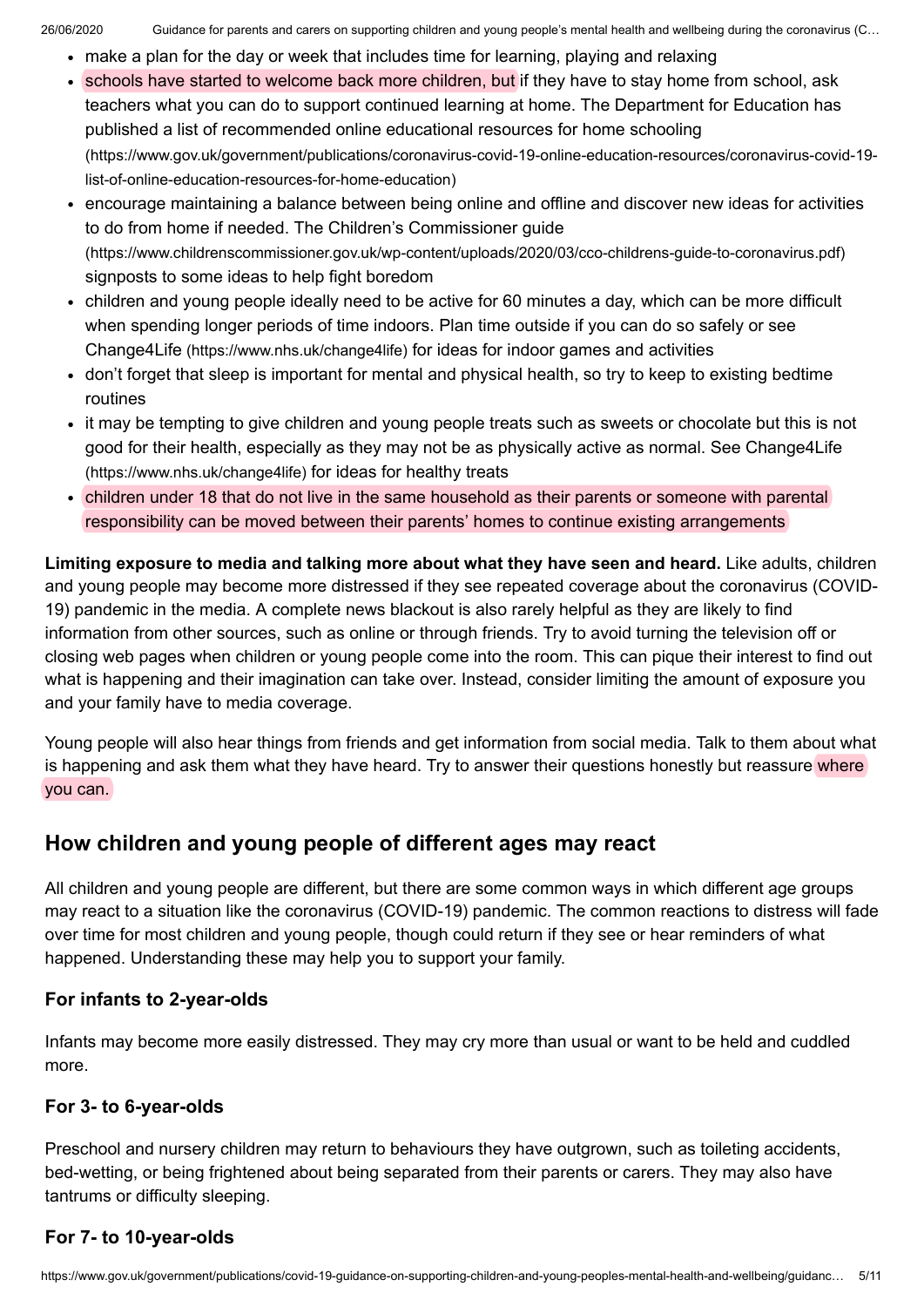26/06/2020 Guidance for parents and carers on supporting children and young people's mental health and wellbeing during the coronavirus (C…

Older children may feel sad, angry, or afraid. Peers may share false information but parents or carers can correct the misinformation. Older children may focus on details of the situation and want to talk about it all the time, or not want to talk about it at all. They may have trouble concentrating.

#### **For preteens and teenagers**

Some preteens and teenagers respond to worrying situations by acting out. This could include reckless driving, and alcohol or drug use. Others may become afraid to leave the home and may cut back on how much time they connect with their friends. They can feel overwhelmed by their intense emotions and feel unable to talk about them. Their emotions may lead to increased arguing and even fighting with siblings, parents, carers or other adults. They may have concerns about how the school closures and exam cancellations will affect them.

# **Children and young people who are accessing mental health services**

Children and young people with an existing mental health problem may find the current uncertainty around the coronavirus (COVID-19) pandemic particularly difficult. Their increased stress may lead to a change in their behaviours and their mental health needs. If you are concerned about how to access support if they need to stay at home, you may want to think about the following actions.

#### **Speak to your child or young person's mental health team**

Contact them to discuss any concerns and check how care will continue to be accessed. Update any safety and care plans as agreed.

### **Identify how the support your child or young person normally receives can be maintained**

Ask about having appointments by phone, text or online, and how their health professional can offer extra support if your child or young person needs it.

If you usually have support in your home, check with your local authority or care provider what alternative arrangements are in place. Make sure it is clear if support is still needed for your child or young person.

If your child or young person has been admitted to an inpatient mental health unit, talk to the staff about their policies on access to mobile phones and think about how you can stay in contact, particularly if you have to stay at home. Ask the unit if you could participate in a virtual ward round to keep in touch with your child or young person's mental health team. If you need to stay at home this will also impact on whether your child or young person can come home on leave, so talk to your child or young person about what might happen so they are fully informed.

If your child or young person becomes affected by coronavirus (COVID-19) they will need to be cared for appropriately, so talk to the unit about what plans are in place should this happen and how best to communicate these to your child or young person.

#### **Plan how you will access medication**

You might be able to order repeat prescriptions by phone. Or you may be able to do this online using an app or website if your doctor's surgery offers this.

Ask your pharmacy about getting medication delivered or think about who you could ask to collect it for you. The NHS website has more information about getting prescriptions for someone else [\(https://www.nhs.uk/common-health-questions/caring-carers-and-long-term-conditions/can-i-pick-up-a-prescription-for-](https://www.nhs.uk/common-health-questions/caring-carers-and-long-term-conditions/can-i-pick-up-a-prescription-for-someone-else/)

someone-else/) and checking if you have to pay for prescriptions [\(https://www.nhsbsa.nhs.uk/dont-get-caught-out](https://www.nhsbsa.nhs.uk/dont-get-caught-out-penalty-charges/check-you-tick)penalty-charges/check-you-tick).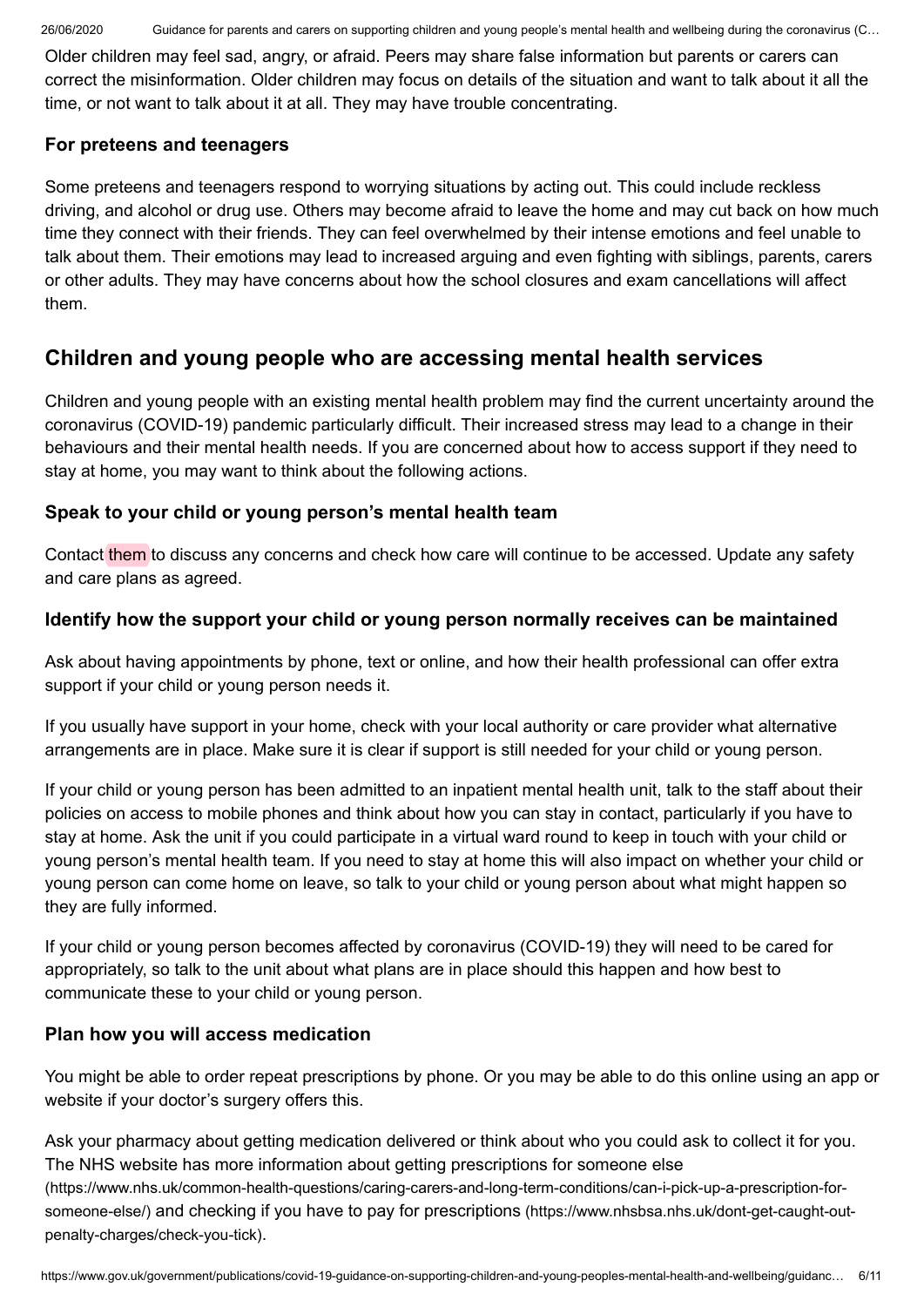Continue to order repeat prescriptions in your usual timeframe. There is no need to order for a longer duration or larger quantities.

Your GP might convert your child or young person's repeat prescription to one that is supplied under the repeat dispensing arrangements. This means you can go back to the pharmacy for a certain number of repeats without having to get a repeat prescription from the practice.

Be careful about buying medication online. You should only buy from registered pharmacies. You can check if a pharmacy is registered on the General Pharmaceutical Council website [\(https://www.pharmacyregulation.org/registers/pharmacy\)](https://www.pharmacyregulation.org/registers/pharmacy).

You might also want to make arrangements for your child or young person if you become unwell, for example, making sure a partner, friend, family member or neighbour is aware of important information including their care plan, medications and emergency numbers.

## **Eating disorders**

Children and young people with an eating disorder may find aspects of the current situation particularly challenging, for example, reduced availability of specific foods, social isolation and significant changes to routine.

If your child or young person has an eating disorder, you can seek support and advice from your local community eating disorder team (https://www.nhs.uk/service-search/other[services/Eating%20disorder%20support/LocationSearch/341\)](https://www.nhs.uk/service-search/other-services/Eating%20disorder%20support/LocationSearch/341). Most community eating disorder teams support direct access that is not reliant on a referral from your GP.

For children and young people with avoidant restrictive food intake disorder (ARFID), take care about issues that arise if there is:

- reduced availability of specific foods. This may mean your child or young person who is on a limited diet cannot get the foods they eat. Many will go without rather than have something else, but with risk of weight loss or further nutritional deficiency
- significant changes to your child or young person's routine for those with ARFID this can be extremely distressing and challenging to manage. Seek advice on how you can reduce the distress and risk of further reduction of their food intake
- general heightened anxiety monitor existing anxiety and obsessive-compulsive behaviours that are associated with distress and how this is interfering with eating

The eating disorder charity BEAT provides a helpline and have developed guidance with clinicians on how to support your child or young person during this difficult time [\(https://www.beateatingdisorders.org.uk/coronavirus\)](https://www.beateatingdisorders.org.uk/coronavirus).

# **Children and young people with learning disabilities**

Children and young people with learning disabilities can feel a loss of control in times of uncertainty. They may need more support or adapted explanations about the pandemic. See the easy-read coronavirus (COVID-19) guide to looking after your feelings and your body

[\(https://assets.publishing.service.gov.uk/government/uploads/system/uploads/attachment\\_data/file/876996/Easy\\_read\\_loo](https://assets.publishing.service.gov.uk/government/uploads/system/uploads/attachment_data/file/876996/Easy_read_looking_after_your_feelings_and_body.pdf) king after your feelings and body.pdf) for ideas.

A good way to help them could be by:

- supporting their decisions
- representing choices visually through written words, pictures, symbol systems or objects if helpful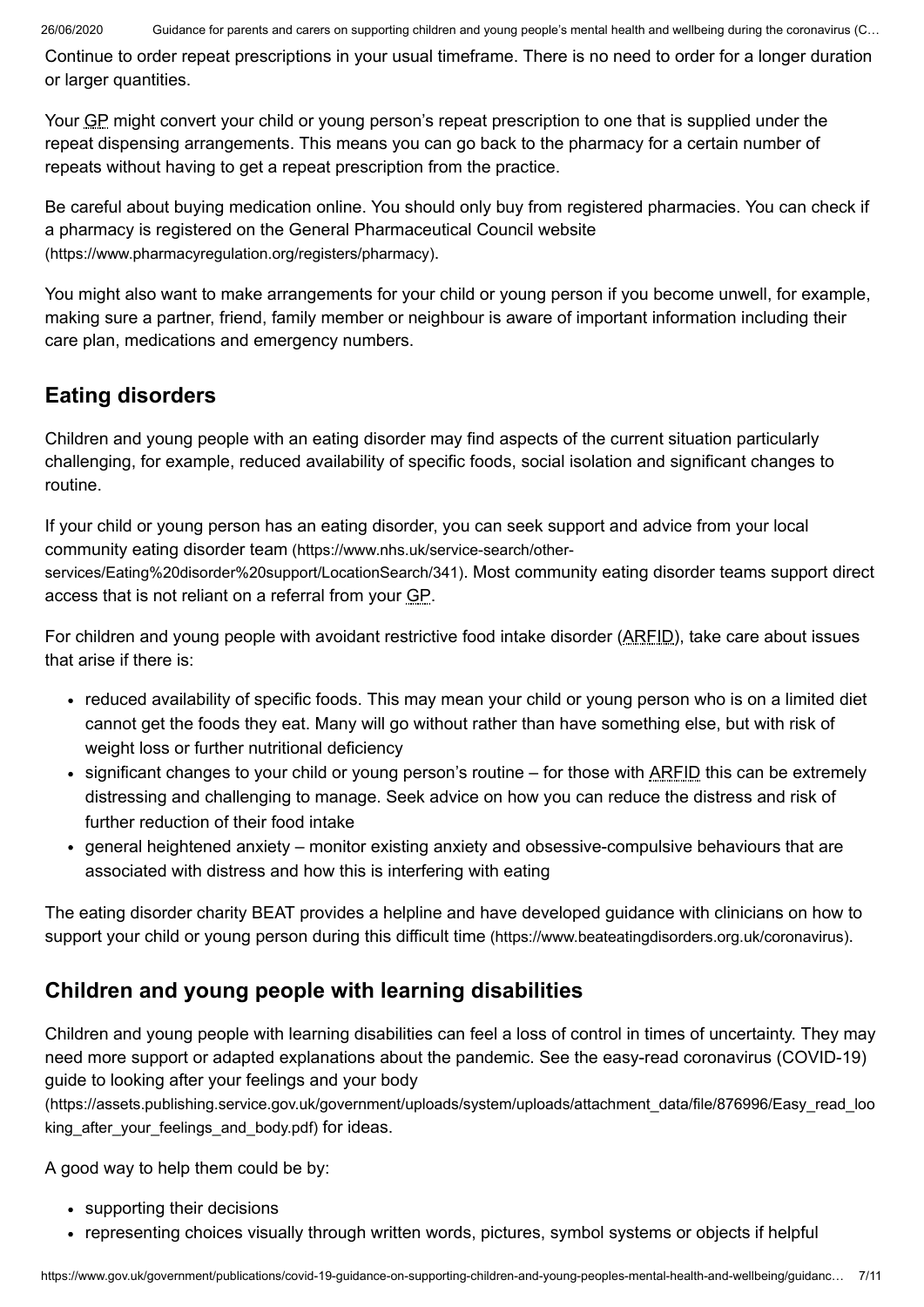- supporting them to express their emotions
- letting them know they are not alone

While listening, take their feelings seriously and don't judge their emotions. They may feel anxious about big changes, such as the possibility of having to stay at home for a long period. Where possible, it can be helpful to explain any upcoming changes to routine and circumstances before they happen and help them to plan and come up with solutions, such as finding a hobby or doing exercises to relax and cope with anxiety.

For useful tips for talking about feelings, see Skills for Care advice.

[\(https://www.skillsforcare.org.uk/Documents/Topics/Learning-disability/Mental-health/Top-tips-feelings.pdf\)](https://www.skillsforcare.org.uk/Documents/Topics/Learning-disability/Mental-health/Top-tips-feelings.pdf) For further guidance on coronavirus (COVID-19) for those with learning disabilities, including easy read materials, see the Mencap website [\(https://www.mencap.org.uk/advice-and-support/health/coronavirus\)](https://www.mencap.org.uk/advice-and-support/health/coronavirus). BILD (the Learning Disability Professional Senate) have also published a collection of resources (https://www.bild.org.uk/wp[content/uploads/2020/03/LD-Senate-Coronavirus-resources-for-use-by-families-27.3.2020.pdf\)](https://www.bild.org.uk/wp-content/uploads/2020/03/LD-Senate-Coronavirus-resources-for-use-by-families-27.3.2020.pdf) that may be useful to support families and carers of people with learning disabilities during the coronavirus (COVID-19) pandemic.

## **Autistic children and young people**

Autistic children and young people may struggle to identify any physical symptoms of coronavirus (COVID-19) and experience difficulty talking about the emotions the situation will create. Keep an eye out for changes in behaviour which may help you to identify their emotional state, as well as physical symptoms.

There is going to be disruption for all of us during the pandemic, including not being able to follow normal routines or visit older family members. If your child or young person becomes ill, they may struggle to manage the physical experience. You can help to manage these changes using any strategies that you know work for your family, or seek further advice and support (see sources at the bottom of this section).

It is important to be honest when communicating with your child or young person about the changing situation, measures they can take to stay safe, and the symptoms of the virus. Try to avoid giving definitive statements about the future – this is a rapidly developing situation and your child or young person may be more distressed if things change when they were told they would not. Keep up to date with official information about coronavirus (COVID-19) with guidance on this page [\(https://www.gov.uk/government/topical-events/coronavirus](https://www.gov.uk/government/topical-events/coronavirus-covid-19-uk-government-response)covid-19-uk-government-response).

You should continue to access support of local autism groups online or via phone. The National Autistic Society guidance on managing anxiety [\(https://www.autism.org.uk/about/behaviour/anxiety.aspx\)](https://www.autism.org.uk/about/behaviour/anxiety.aspx) might also be helpful – you can call the Autism Helpline [\(https://www.autism.org.uk/services/helplines/main/contact.aspx\)](https://www.autism.org.uk/services/helplines/main/contact.aspx) on 0808 800 4104 for further advice.

## **Children or young people with physical health issues**

Children or young people with long-term physical health issues, such as those who need continuous use of a breathing machine or are confined to a wheelchair or bed, may have stronger reactions to the coronavirus (COVID-19) pandemic. They might have more intense distress, worry or anger than children without these issues because they have less control over their day-to-day wellbeing than other people. Support them by listening to their concerns, providing open and honest explanations about the situation, and giving them information about what is being done to protect them.

If you usually have support in your home, check what alternative arrangements are in place with your local authority or care provider. Make sure it is clear if support is still needed for your child or young person.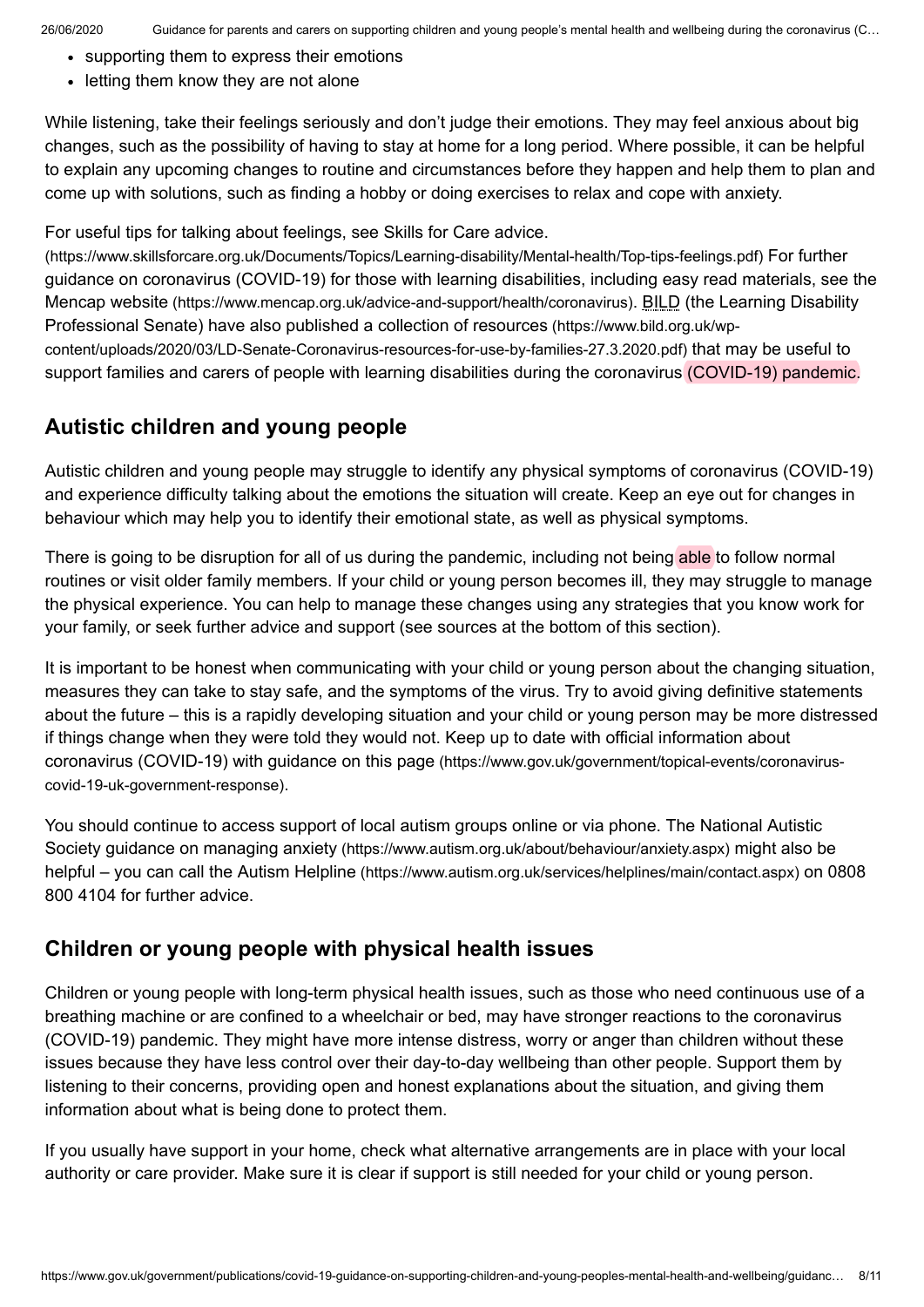26/06/2020 Guidance for parents and carers on supporting children and young people's mental health and wellbeing during the coronavirus (C…

For further information about the conditions that put children and young people at increased risk, see guidance on shielding and protecting people defined on medical grounds as extremely vulnerable [\(https://www.gov.uk/government/publications/guidance-on-shielding-and-protecting-extremely-vulnerable-persons-from](https://www.gov.uk/government/publications/guidance-on-shielding-and-protecting-extremely-vulnerable-persons-from-covid-19)covid-19).

## **Children and young people who care for others**

Some children and young people may also have existing caring responsibilities for adults or siblings. They may be anxious about what will happen if the person they care for becomes unwell, or what will happen if they themselves become unwell and are unable to support the person they care for. Even if they don't currently act as a carer, it is possible that they may become one if they are in a household with one adult.

Planning with your child or young person what will happen if you or another member of the family they care for or may need to care for becomes unwell, including contact details for others who can step in and support them, will help to reduce anxiety.

# **Bullying**

The coronavirus (COVID-19) pandemic may lead to some individuals experiencing bullying, discrimination or harassment, for example, due to their ethnicity or nationality, or perceived illness. It is important to check that your children and young people are not experiencing bullying or bullying others.

Remind your children and young people that everyone deserves to be safe wherever they are, including online and at home. Bullying is always wrong, and we should each do our part to be kind and support each other. If they have been bullied, they should feel comfortable telling an adult that they trust.

For more advice and resources, see the Anti-Bullying Alliance website (https://www.anti[bullyingalliance.org.uk/tools-information/if-youre-being-bullied/find-help-and-support\)](https://www.anti-bullyingalliance.org.uk/tools-information/if-youre-being-bullied/find-help-and-support).

# **Experiencing grief or bereavement**

Whenever it happens, experiencing the loss of a loved one can be an extremely difficult and challenging time. Children and young people may not be able to say goodbye in the way they would have wanted to, and it may be harder to connect with their usual support networks.

Grief affects children and young people in different ways depending on their age, their level of understanding, and the changes the death means for their daily life. They often feel waves of powerful emotions such as sadness, guilt, shock and anger, which they may struggle to express. It is very common for their behaviour to change and for them to worry a lot about other people.

It can be challenging to support a child when you are grieving yourself. Listening carefully, answering questions honestly in an age-appropriate way, continuing routines where possible, and providing lots of love and support will help.

The NHS has advice about grief and the support available [\(https://www.nhs.uk/conditions/stress-anxiety](https://www.nhs.uk/conditions/stress-anxiety-depression/coping-with-bereavement/)depression/coping-with-bereavement/), and the Childhood Bereavement Network [\(http://www.childhoodbereavementnetwork.org.uk/help-around-a-death/covid-19.aspx\)](http://www.childhoodbereavementnetwork.org.uk/help-around-a-death/covid-19.aspx) has information and links to national and local support organisations.

## **Where to get urgent help for mental health**